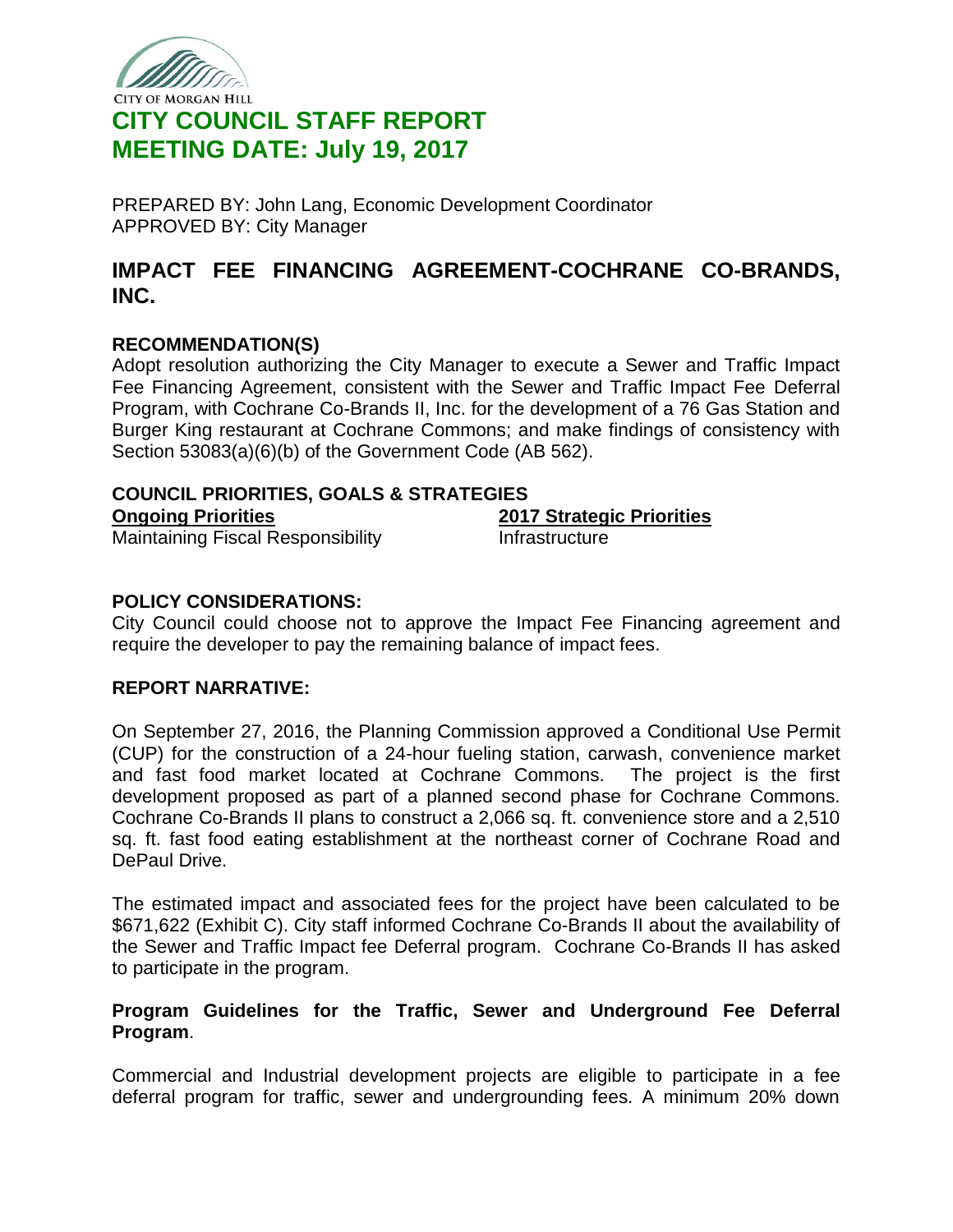payment for Traffic, Sewer and undergrounding of fees is required. The remaining 80% balance is payable by monthly installment payments over five years. The Fee deferral Program documents must be approved and down payment received prior to issuance of building permit. The Fee deferral program calculates interest at Local Agency Investment Fund (LAIF) +  $\frac{1}{2}$  percent. The City Manager has the authority to impose other conditions consistent with the Program goals and requirements or to reject any deferral Program request if there is inadequate security or to minimize risk to the City.

## **Cochrane Commons Phase II Project**

Conditioned on City Council approval of the attached Impact Fee Financing agreement, Cochrane Co-Brands II has provided the City a check for \$213,759 as a deposit towards the traffic and sewer impact fees as well as the balance of remaining impact and frontage fees.

If Council approves the Sewer and Traffic Impact Fee Financing Agreement, Cochrane Co-Brands II will then be able to finance the balance of sewer and traffic impact fees of \$457,863 over the next five years at a rate of interest at 1.41%.

### **COMMUNITY ENGAGEMENT: Inform**

The table below addresses the requirements set forth in the State of California AB 562 (Government Code 53083) for publication of information related to an economic development subsidy and public hearing.

| Name/address of beneficiary of the    | Cochrane Co-Brands<br>Ш,<br>Inc.                         |
|---------------------------------------|----------------------------------------------------------|
| subsidy:                              | 25<br>and <b>E.</b> The control<br><b>Blvd</b><br>Airway |
|                                       | Livermore, CA 94551                                      |
| Start and end dates, schedule for the | The Sewer and Traffic Impact<br>Fee                      |
| subsidy                               | Financing Agreement will start August 1,                 |
|                                       | 2017. The financing agreement is for a                   |
|                                       | term of five years for \$457,863. The                    |
|                                       | beneficiary will pay monthly payments of                 |
|                                       | \$7,808 over the course of five years.                   |
| Describe the subsidy, estimated total | The Sewer and Traffic Impact<br>Fee                      |
| amount of expenditure of public funds | Agreement allows<br>the<br>Financing                     |
| or revenue lost                       | beneficiary to make a 20% down payment                   |
|                                       | on the Sewer and Traffic Impact fees and                 |
|                                       | finance the balance over five years. The                 |
|                                       | City charges the beneficiary an interest                 |
|                                       | rate of the Local Agency Investment Fund                 |
|                                       | $(LAIF) + \frac{1}{2}$ percent. If the Sewer and         |
|                                       | Traffic Impact fees are not paid by the                  |
|                                       | beneficiary the City will collect pledged                |
|                                       | collateral to cover the balance of the sewer             |
|                                       | and traffic impact fees. In addition, a                  |
|                                       | certificate of occupancy will not be issued              |
|                                       | until all impact fees are paid.                          |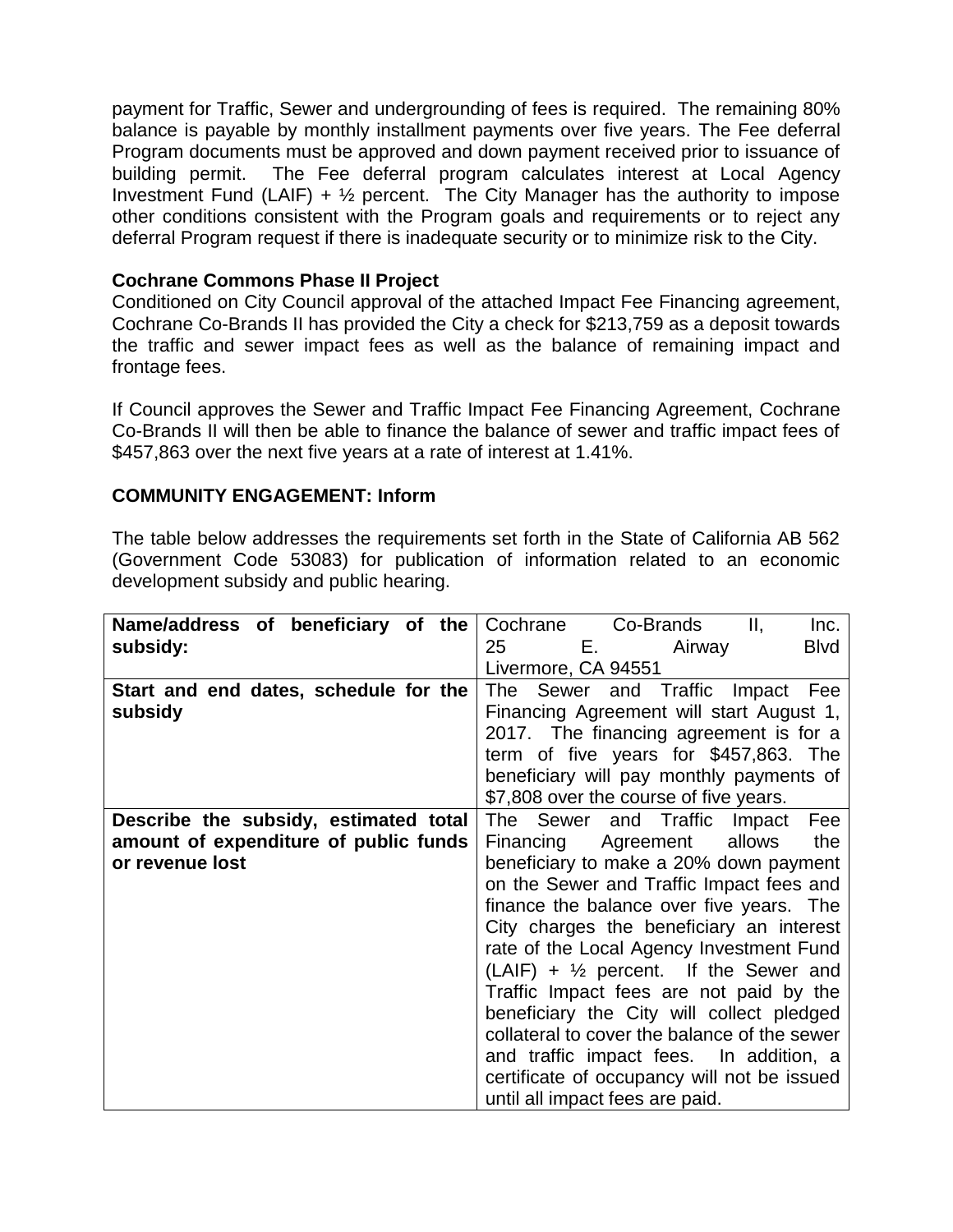| <b>Statement of public purpose</b>                 | Expand and enhance economic<br>opportunities for businesses in the City,<br>continue to expand the City's employment<br>base, and continue to generate hereinafter<br>defined Sales Tax that the City can utilize<br>to fund general governmental services<br>such as police, fire, street maintenance,<br>and parks and recreation programs. |
|----------------------------------------------------|-----------------------------------------------------------------------------------------------------------------------------------------------------------------------------------------------------------------------------------------------------------------------------------------------------------------------------------------------|
| <b>Projected Tax revenue</b>                       | It is estimated that the investment into the<br>property will increase property tax revenue<br>received by the City by \$5,000 over 5<br>years. It is also anticipated that over the 5<br>years of the agreement the City will<br>conservatively receive \$425,000 in sales<br>tax revenue.                                                   |
| Estimated number of jobs created by<br>the subsidy | It is estimated the project will employ<br>approximately 30-40 employees when fully<br>operational. Full time and part time<br>occupations will range from managers,<br>clerks, service technicians, and sales<br>people.                                                                                                                     |

## **ALTERNATIVE ACTIONS:**

The alternative would be to not consider the Financing Agreement which would result in the developer having to pay the remaining balance of \$457,863 in impact fees immediately.

### **PRIOR CITY COUNCIL AND COMMISSION ACTIONS:**

In July of 2007 the Council created the Sewer and Traffic Impact Fee Deferral Program to stimulate commercial development. The existing program was modified in July of 2009 to provide additional enhancements to projects both inside as well as outside the former Redevelopment Project Area. The existing program spurred development by providing fee financing to several commercial developments/businesses including Madrone Village and several of the retail center's commercial tenants, Cochrane Animal Hospital and the Granary.

In October 2015, the City Council expanded the Sewer and Traffic Impact Fee Deferral program to include Micro Residential Rental units.

### **FISCAL AND RESOURCE IMPACT:**

The Sewer and Traffic Impact Fee Deferral program will result in deferral of a portion of impact fees owed to the City for up to five years, partially off-set by the principal and interest payments made during the 5-year repayment term. The value of the deferred fees (sewer and traffic) is amortized over 5 years and repaid through monthly payments.

# **CEQA (California Environmental Quality Act):**